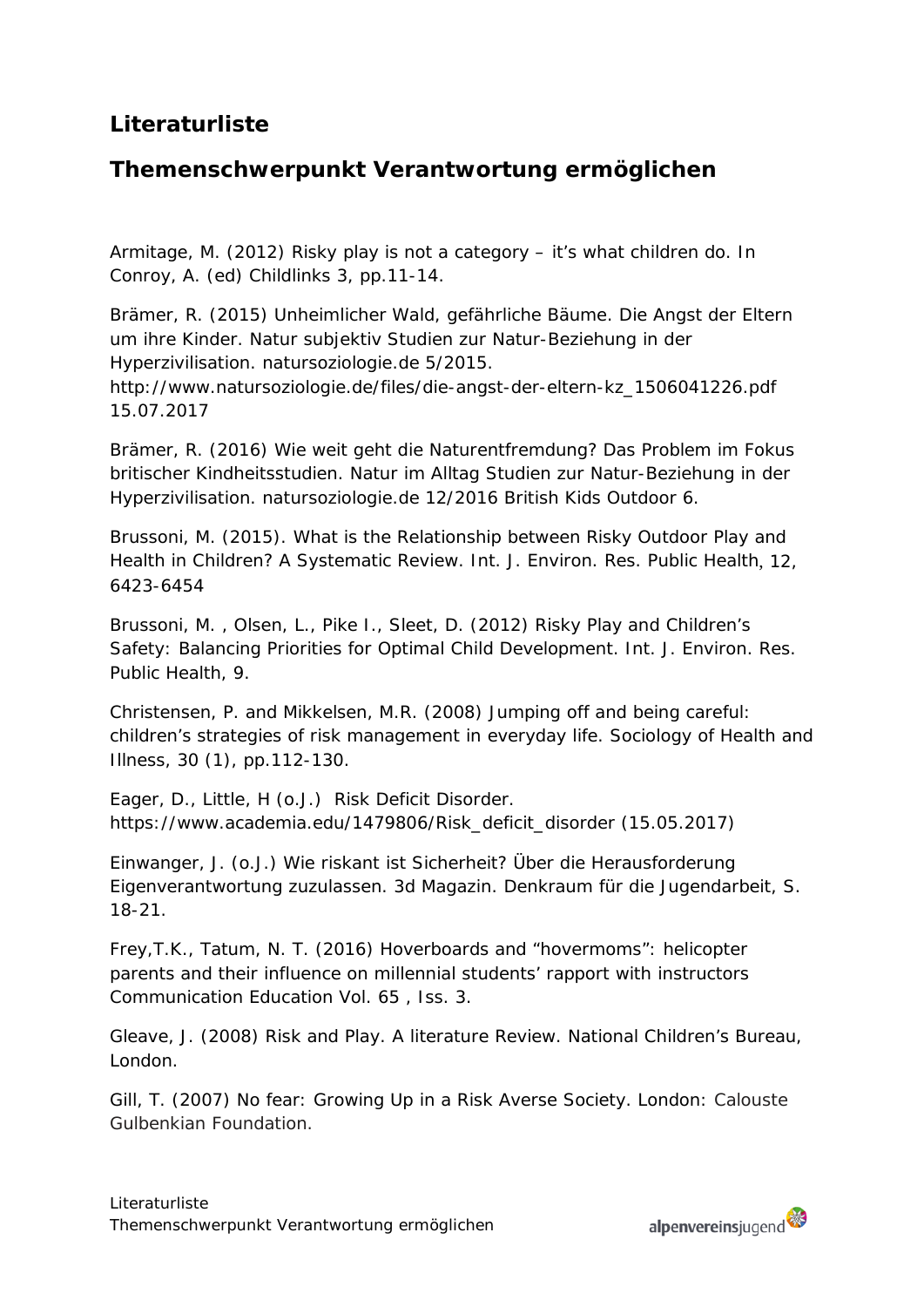Greater London Authority (2011) Children and Nature - Literature Review. [http://www.londonsdc.org/documents/Children%20and%20Nature%20-](http://www.londonsdc.org/documents/Children%20and%20Nature%20-%20Literature%20Review.pdf) [%20Literature%20Review.pdf](http://www.londonsdc.org/documents/Children%20and%20Nature%20-%20Literature%20Review.pdf)

Hagan, L.K. and Kuebli, J. (2007) Mothers' and fathers' socialization of preschoolers' physical risk-taking. Journal of Applied Developmental Psychology, 28, pp.2-14.

Hüther, G., Quarch, Ch. (2016) Rettet das Spiel. Weil Leben mehr als funktionieren ist. Hanser.

Kalas, S. (2017) Probier`s mal mit Gemütlichkeit. erleben und lernen. Int. Zeitschrift für handlungsorientiertes Lernen, S. 40-41.

Koller, G. (o.J.) risflecting - ein pädagogisches Handlungsmodell zur Entwicklung von Rausch- und Risikobalance.<http://www.risflecting.at/konzept>

Koller, G. (2008) Wer Mogli durch den Dschungel führt. In: [Gesundheitsförderung trifft Jugendarbeit.](http://www.fgoe.org/presse-publikationen/downloads/tagungsbande/tagungsband-gesundheitsforderung-und-jugendarbeit/2009-08-28.9359796091) Strategien und Methoden in der Jugendarbeit.

LeMoyne T., Buchanan T. (2011) [DOES "HOVERING" MATTER? HELICOPTER](http://www.tandfonline.com/doi/abs/10.1080/02732173.2011.574038)  [PARENTING AND ITS EFFECT ON WELL-BEING](http://www.tandfonline.com/doi/abs/10.1080/02732173.2011.574038) [Sociological Spectrum V](http://www.tandfonline.com/toc/usls20/31/4)ol. 31, Iss. 4.

Liegle, L. (2010). Wie Kinder Verantwortung lernen. [https://www.herder.de/kiga](https://www.herder.de/kiga-heute/fachmagazin/archiv/2010-40-jg/3-2010/wie-kinder-verantwortung-lernen-ein-auftrag-auch-an-paedagogische-fachkraefte/)[heute/fachmagazin/archiv/2010-40-jg/3-2010/wie-kinder-verantwortung-lernen](https://www.herder.de/kiga-heute/fachmagazin/archiv/2010-40-jg/3-2010/wie-kinder-verantwortung-lernen-ein-auftrag-auch-an-paedagogische-fachkraefte/)[ein-auftrag-auch-an-paedagogische-fachkraefte/](https://www.herder.de/kiga-heute/fachmagazin/archiv/2010-40-jg/3-2010/wie-kinder-verantwortung-lernen-ein-auftrag-auch-an-paedagogische-fachkraefte/) (15.07.2017)

Little, H. (2010) Relationship between parents' beliefs and their responses to children's risk-taking behaviour during outdoor play. Journal of Early Childhood Research. 8 (3), pp.315-330.

Little, H. et.al. (2010) Ten Ways to Restrict Children's Freedom to Play: the problem of surplus safety. Contemporary Issues in Early Childhood Volume 11 Number 3 2010.

Little, H. (2010) 'Finding the balance: early childhood practitioners' views on risk, challenge and safety in outdoor play settings', in Australian Association for Research in Education Conference (AARE) 2010 Conference, (28 November - 2 December 2010, Melbourne).<http://www.aare.edu.au/10pap/2420Little.pdf>

Little, H. (2015) [Mothers' beliefs about risk and risk-taking in children's outdoor](http://www.tandfonline.com/doi/abs/10.1080/14729679.2013.842178)  [play](http://www.tandfonline.com/doi/abs/10.1080/14729679.2013.842178) Journal [of Adventure Education and Outdoor Learning V](http://www.tandfonline.com/toc/raol20/15/1)ol. 15 , Iss. 1,2015

Little, H. (2015) Promoting risk-taking and physically challenging play in Australian early childhood settings in a changing regulatory environment. Journal of Early Childhood Research, 1–16.

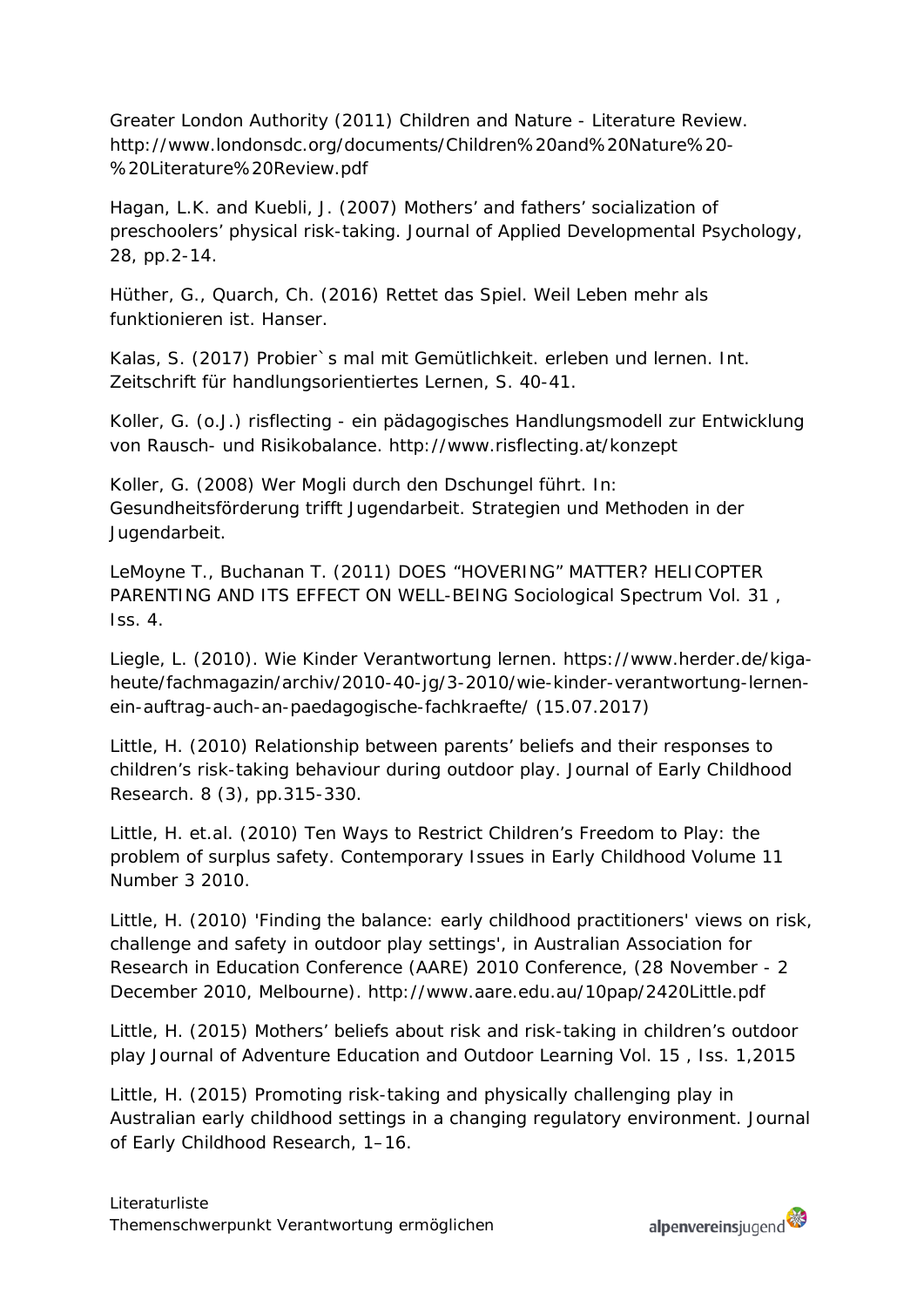Little, H., Sandseter, E.B.H. and Wyver, S. (2012) Early childhood teachers' beliefs about children's risky play in Australia and Norway. Contemporary Issues in Early Childhood, 13 (4), pp.300-316.

Lythcott-Haims, J. (2015) How to Raise an Adult: Break Free of the Overparenting Trap and Prepare Your Kid for Success. St.Martin`s Griffin, New York.

Malone, K. (2007). [The bubble wrap generation: children growing up in walled](http://www.tandfonline.com/doi/abs/10.1080/13504620701581612)  [gardens.](http://www.tandfonline.com/doi/abs/10.1080/13504620701581612) [Environmental Education Research V](http://www.tandfonline.com/toc/ceer20/13/4)ol. 13 , Iss. 4.

Marano, H.E., Skenazy, L. (2008) [Why Parents Should Stop Overprotecting Kids](http://www.journalofplay.org/sites/www.journalofplay.org/files/pdf-articles/3-4-interview-marano-skenazy.pdf)  [and Let Them Play. An Interview with Hara Estroff Marano and Lenore Skenazy.](http://www.journalofplay.org/sites/www.journalofplay.org/files/pdf-articles/3-4-interview-marano-skenazy.pdf) In American Journal of Play, volume 3, number 4, 423-442.

Mullins, L. et.al. (2004) [The Relationship of Parental Overprotection and](http://www.tandfonline.com/doi/abs/10.1207/s15326888chc3301_2)  [Perceived Child Vulnerability to Depressive Symptomotology in Children With](http://www.tandfonline.com/doi/abs/10.1207/s15326888chc3301_2)  [Type 1 Diabetes Mellitus: The Moderating Influence of Parenting Stress.](http://www.tandfonline.com/doi/abs/10.1207/s15326888chc3301_2) [Children's Health Care V](http://www.tandfonline.com/toc/hchc20/33/1)ol. 33 , Iss. 1,2004.

Morrongiello, B. A., & Dawber, T. (2000). Mothers' Responses to Sons and Daughters Engaging in Injury-Risk Behaviors on a Playground: Implications for Sex Differences in Injury Rates. Journal of Experimental Child Psychology, 76(2), 89–103.

Morrongiello, B.A., Corbett, M. and Bellissimo, A. (2008) "Do as I say, not do as I do": Family influences on children's safety and risk behaviours. Health Psychology, 27 (4), pp.498-503.

Morrongiello, B.A. and Lasenby-Lessard, J. (2007) Psychological determinants of risk-taking by children: An integrative model and implications for interventions. Injury Prevention. 13 (1), pp. 20-25.

Newman, K. (2008) Relationships between parenting styles and risk behaviors in adolescent health: An integrative literature review. 16(1):142-50.

Niehues, A.N., Bundy, A., Broom, A., Tranter, P., Ragen, J. and Engelen, L. (2013) Everyday uncertainties: reframing perceptions of risk in outdoor free play. Journal of Adventure Education & Outdoor Learning, 13 (3), pp.223–237.

Niehues, A. N., Bundy, A., Broom, A. and Tranter, P. (2015) Parents' perceptions of risk and the influence on children's everyday activities. Journal of Child and Family Studies, 24 pp.809-820.

Odenweller, K.,Booth-Butterfield, M., Weber , K. (2014) [Investigating Helicopter](http://www.tandfonline.com/doi/abs/10.1080/10510974.2013.811434)  [Parenting, Family Environments, and Relational Outcomes for Millennials](http://www.tandfonline.com/doi/abs/10.1080/10510974.2013.811434) [Communication Studies](http://www.tandfonline.com/toc/rcst20/65/4) Vol. 65 , Iss. 4.

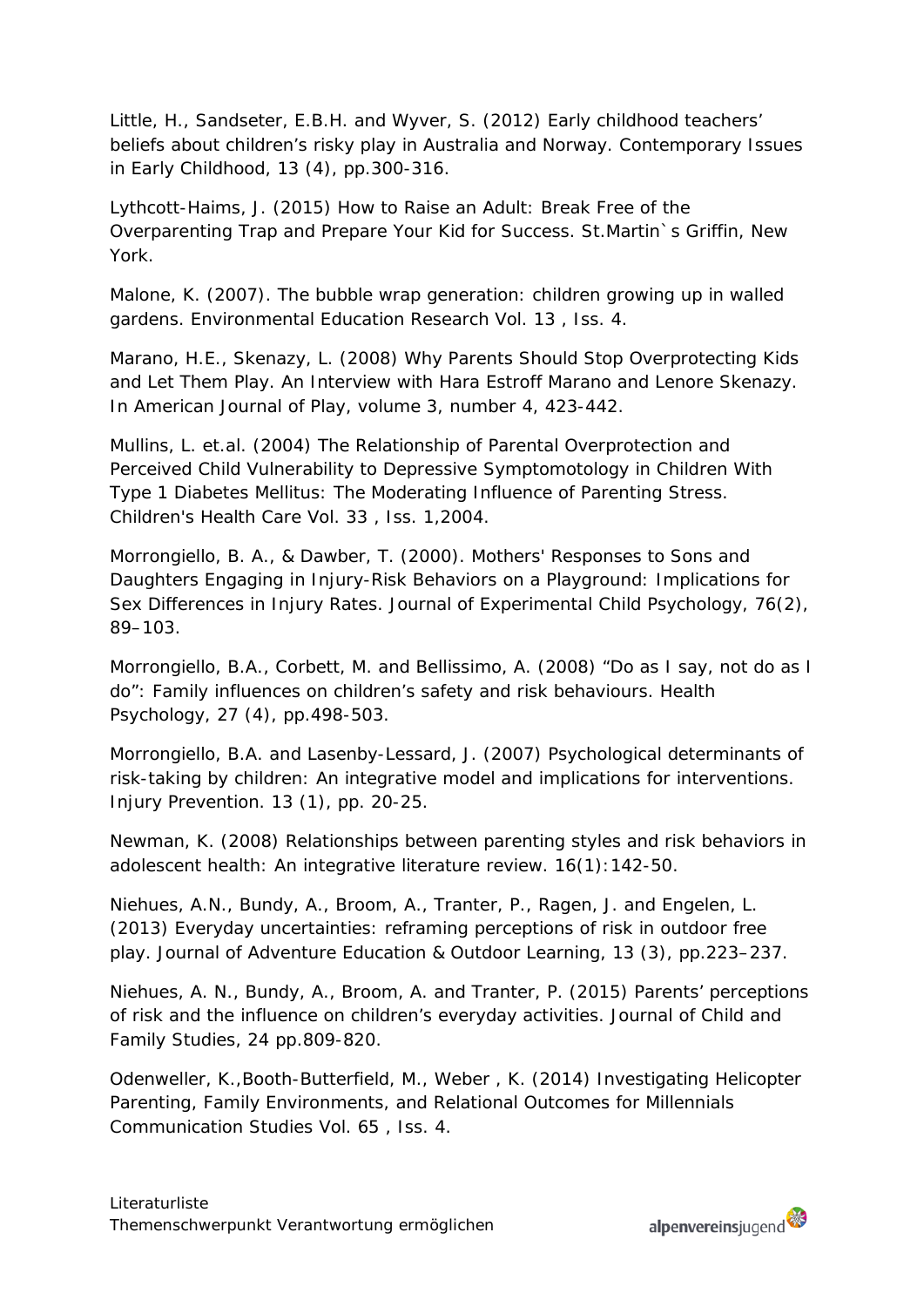Pramstaller, M. (2019). Wenn nichts passiert, passiert auch nichts. 3d Magazin. Denkraum für die Jugendarbeit, 1/2019, S. 06-11.

Pramstaller, M. (2018). Verantwortung ermöglichen. Anstiftung zu mehr Mut und Zuversicht. Bergauf,1/2019, S. 26-29.

Renz-Polster, H. (o.J.) Wie werden Kinder selbständig? 3d Magazin. Denkraum für die Jugendarbeit, S. 5-8.

Renz-Polster, H., Hüther, G. (2016) Wie Kinder heute wachsen. Natur als Entwicklungsraum. Ein neuer Blick auf das kindliche Lernen, Fühlen und Denken. Beltz.

Rosin, H. (2014). The overprotected kid: A preoccupation with safety has stripped childhood of independence, risk taking, and discovery—without making it safer. A new kind of playground points to a better solution. Retrieved from http://www.theatlantic.com/features/archive/2014/03/hey-parents-leave-thosekids-alone/358631/

Sandseter, E.B.H. (2007) Categorizing risky play – how can we identify risktaking in children's play? European Early Childhood Education Research Journal, 15 (2), pp.237-252.

Sandseter, E. B. H. (2009). Children's expressions of exhilaration and fear in risky play. Contemporary Issues in Early Childhood, 10, (2), pp.92-106.

Sandseter, E. B. H. (2009) [Characteristics of risky play](http://www.tandfonline.com/doi/abs/10.1080/14729670802702762) [Journal of Adventure](http://www.tandfonline.com/toc/raol20/9/1)  [Education and Outdoor Learning V](http://www.tandfonline.com/toc/raol20/9/1)ol. 9 , Iss. 1.

Sandseter, E. B. H. (2010). Scaryfunny: A qualitative study of risky play among preschool children (Doctoral dissertation). Retrieved from Norwegen University of Science and Technology.

Sandseter, E. B. H. (2010) 'It tick les in mir Tommy! ' - Understanding children's risk-taking in play trug Revers Theor. Journal of Early Childhood Research, 8(1), 67-88.

Sandseter, E.B.H. (2012a) Children's risky play in early childhood Edukation and care. In Conroy, A. (ed) Childlinks 3, pp.2-6.

Sandseter, E.B.H. (2012b) Restriktive safety vor unsere fremdem? Norwegen ECEC practitioners' perceptions and prächtiges Concertino children's risky play. Chaldäer in Practice, 18 (1), pp.83-101.

Sandseter, E.B.H. and Kenner, L.E.O. (2011) Children's risky play from an evolutionär Perspektive: the anti-Phobie Effets of Drilling Experimentes. Evolutionär Psychology, 9 (2), pp.257-284.

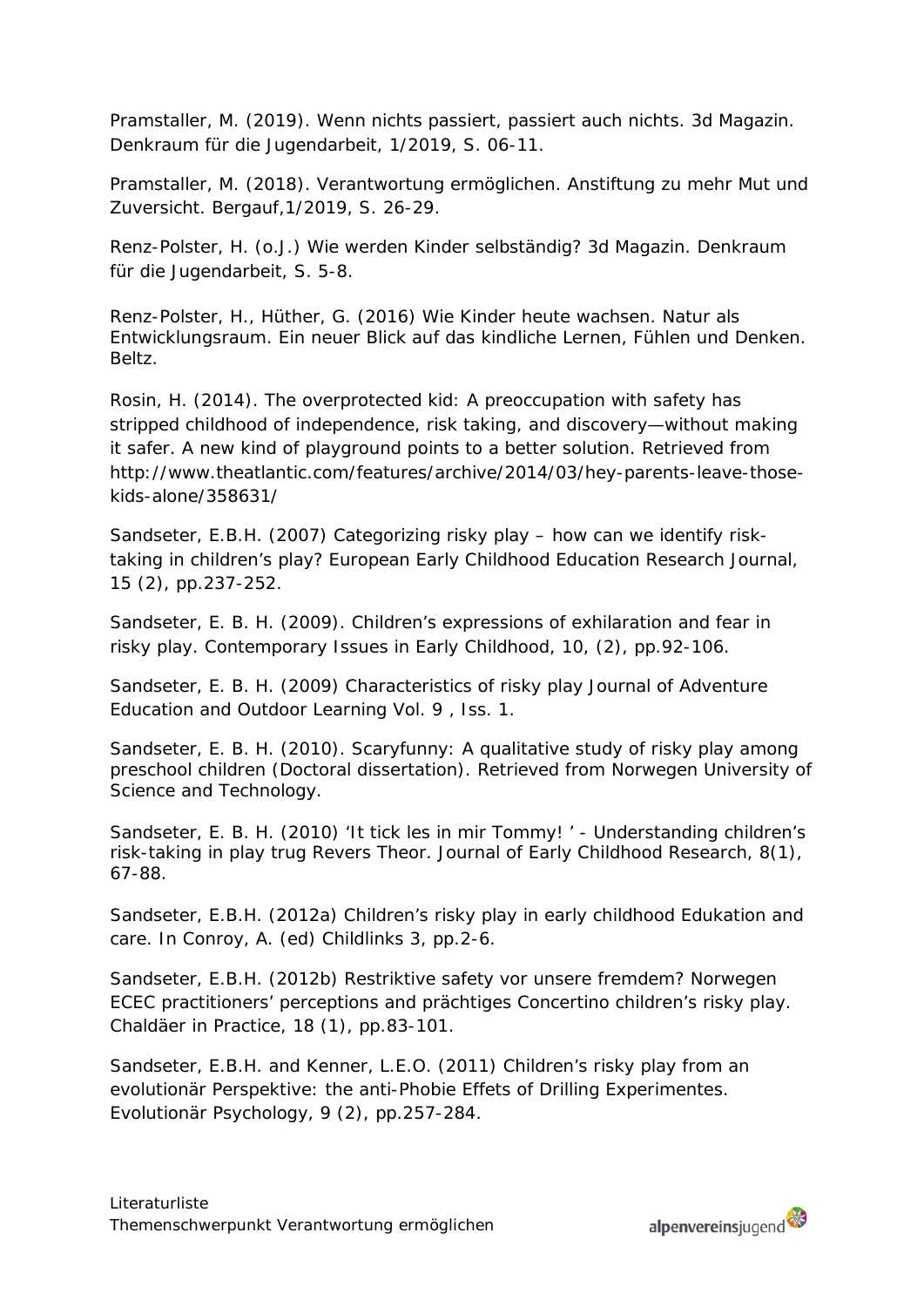Schäfer, G.E. (2001). Prozesse frühkindlicher Bildung. [https://www.hf.uni](https://www.hf.uni-koeln.de/data/eso/File/Schaefer/Prozesse_Fruehkindlicher_Bildung.pdf)[koeln.de/data/eso/File/Schaefer/Prozesse\\_Fruehkindlicher\\_Bildung.pdf](https://www.hf.uni-koeln.de/data/eso/File/Schaefer/Prozesse_Fruehkindlicher_Bildung.pdf) (15.07.2017).

Stamm, M (2016) Lasst die Kinder los. Warum entspannte Erziehung lebenstüchtig macht. Piper, München, Berlin.

Schifferin, H. et. al. (2014). Helling vor Hegering? The Effekts of Helicopter Parentingon College Students' Well-Being. J Child Fam Stud, 23:548–557

Unger, M. (2008). Too safe schools, too safe families: Denying children the risktaker's advantage. Education Canada, 48(1), 6-10.

Ungar, M. (2009) [Overprotective Parenting: Helping Parents Provide Children](http://www.tandfonline.com/doi/abs/10.1080/01926180802534247)  [the Right Amount of Risk and Responsibility](http://www.tandfonline.com/doi/abs/10.1080/01926180802534247) [The American Journal of Family](http://www.tandfonline.com/toc/uaft20/37/3)  [Therapy V](http://www.tandfonline.com/toc/uaft20/37/3)ol. 37 , Iss. 3

Waters, L. (2016) The Relationship between Child Stress, Child Mindfulness and Parent Mindfulness. Psychology, 2016, 7, 40-51.

#### **Videos**

**Abenteuerwelt** – Kurztrailer Dokumentarfilm über das Recht auf Risiko. Alpenvereinsjugend, 2019 <https://www.youtube.com/watch?v=h-75W9OOYvs>

**The Land** (2015) is a short documentary film about the nature of play, risk and hazard set in The Land, a Welsh "adventure" playground. At The Land children climb trees, light fires and use hammers and nails in a play-space rooted in the belief that kids are empowered when they learn to manage risks on their own. (22 minutes) <http://playfreemovie.com/>

#### **The Benefits of Risky Play**

<https://www.youtube.com/watch?v=XRn1a82tdHM>

## **Ted X Let kids take risks**

Do children today live in environments that are too safe? What does having some level of risk mean for the development of the child? Have we become so riskaverse that children are now developing problems because of a risk-free environment? If so, what can we do, and what risks are "good risks"?

<http://www.tedxperth.org/let-kids-take-risks>